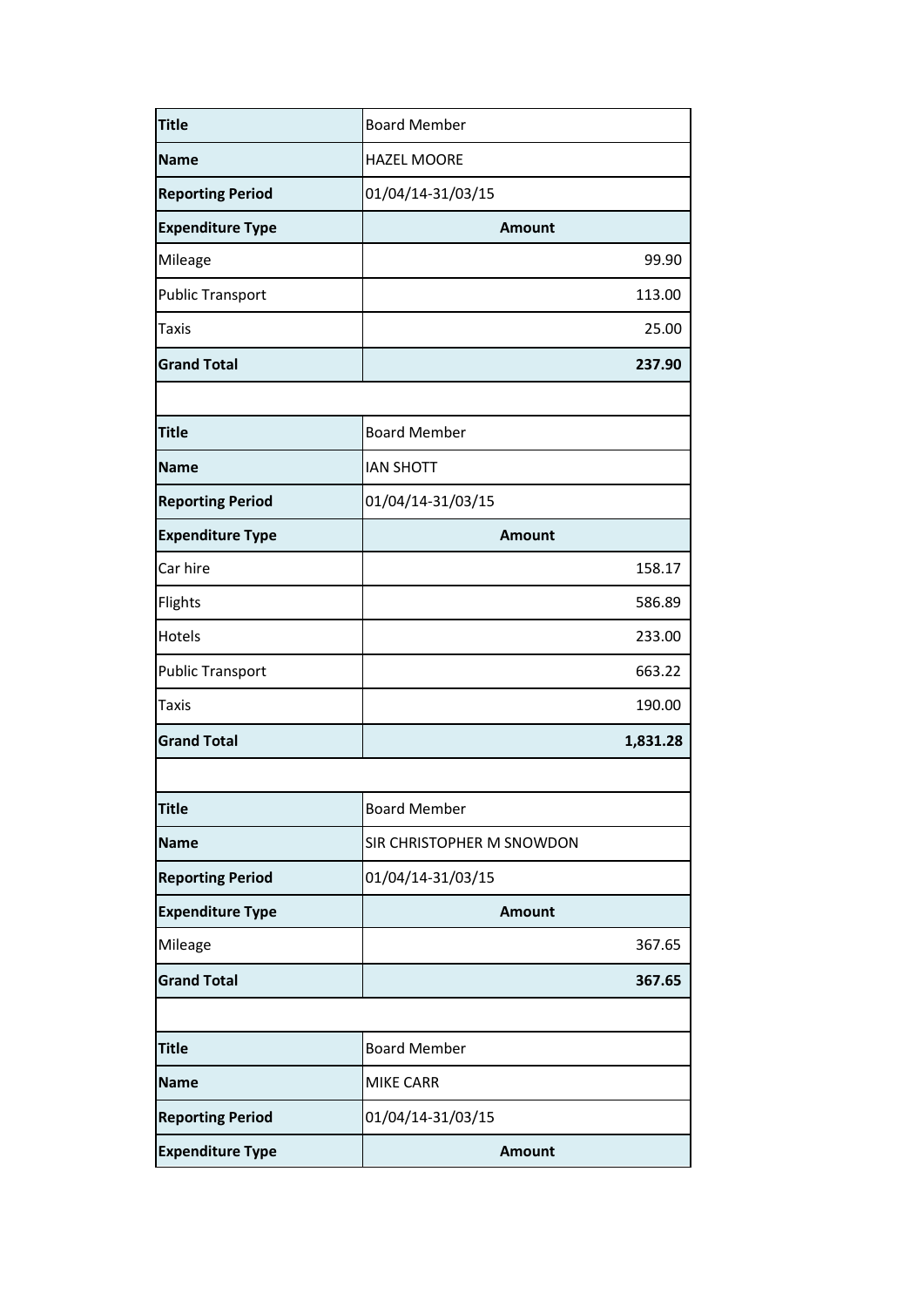| <b>Grand Total</b> | 1,923.50 |
|--------------------|----------|
| <b>Taxis</b>       | 219.00   |
| Public Transport   | 1,395.90 |
| Parking            | 21.90    |
| Mileage            | 146.70   |
| <b>Hotels</b>      | 140.00   |

| <b>Title</b>            | <b>Board Member</b>    |
|-------------------------|------------------------|
| Name                    | <b>ANDREW MILLIGAN</b> |
| <b>Reporting Period</b> | 01/04/14-31/07/14      |
| <b>Expenditure Type</b> | Amount                 |
| Hotels                  | 182.00                 |
| Subsistence             | 26.65                  |
| Flights                 | 779.85                 |
| <b>Public Transport</b> | 832.55                 |
| Taxis                   | 32.00                  |
| <b>Grand Total</b>      | 1,853.05               |
|                         |                        |
| <b>Title</b>            | <b>Board Member</b>    |
| <b>Name</b>             | <b>STEWART DAVIES</b>  |
| <b>Reporting Period</b> | 01/04/14 - 31/03/15    |
| <b>Expenditure Type</b> | <b>Amount</b>          |
| Hotels                  | 167.00                 |
| <b>Grand Total</b>      | 167.00                 |
|                         |                        |
| <b>Title</b>            | <b>Board Member</b>    |
| <b>Name</b>             | <b>HARRY SWAN</b>      |
| <b>Reporting Period</b> | 01/01/15-31/03/15      |
| <b>Expenditure Type</b> | <b>Amount</b>          |
| Mileage                 | 19.17                  |
| <b>Public Transport</b> | 187.85                 |
| <b>Grand Total</b>      | 207.02                 |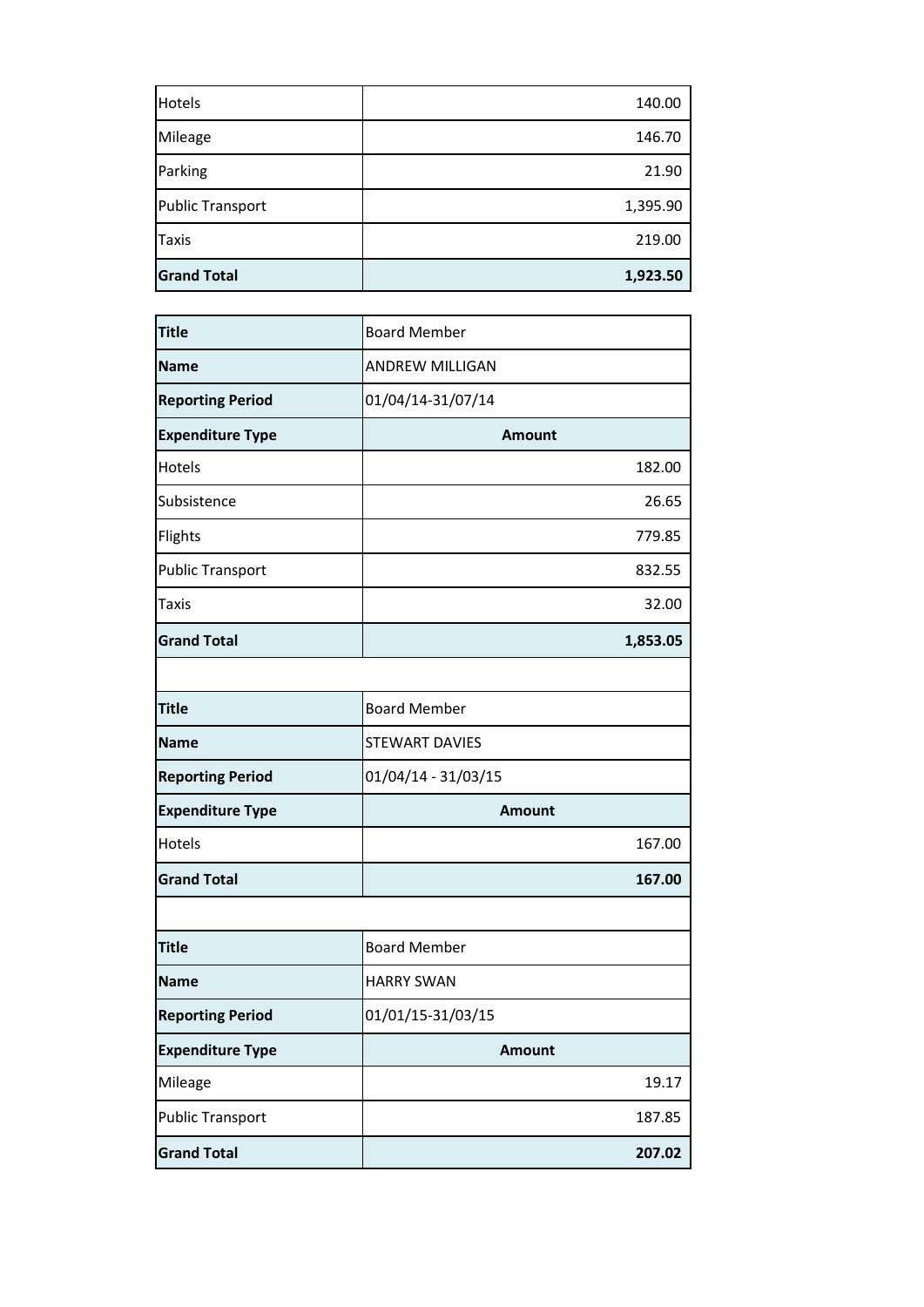| <b>Title</b>               | <b>Chief Executive Officer</b>        |           |
|----------------------------|---------------------------------------|-----------|
| <b>Name</b>                | MR I GRAY                             |           |
| <b>Reporting Period</b>    | 01/04/14-31/12/14                     |           |
| <b>Expenditure Type</b>    | <b>Amount</b>                         |           |
| Hotels                     |                                       | 9,998.16  |
| Other travel & subsistence |                                       | 264.41    |
| <b>Public Transport</b>    |                                       | 8,147.02  |
| Subsistence                |                                       | 1,315.95  |
| Taxis                      |                                       | 3,531.43  |
| Flights                    |                                       | 1,955.95  |
|                            |                                       |           |
| <b>Grand Total</b>         |                                       | 25,212.92 |
| <b>Title</b>               | Director of Finance and Governance    |           |
| <b>Name</b>                | Mr J R G HUTCHINS                     |           |
| <b>Reporting Period</b>    | 01/04/14-31/03/15                     |           |
| <b>Expenditure Type</b>    | <b>Amount</b>                         |           |
| Hotels                     |                                       | 979.24    |
| Mileage                    |                                       | 191.93    |
| Other travel & subsistence |                                       | 323.16    |
| Parking                    |                                       | 117.94    |
| <b>Public Transport</b>    |                                       | 6,079.47  |
| Subsistence                |                                       | 1,054.73  |
| Taxis                      |                                       | 122.90    |
| Flights                    |                                       | 917.92    |
| <b>Grand Total</b>         |                                       | 9,787.29  |
|                            |                                       |           |
| <b>Title</b>               | Director of Technology and Innovation |           |
| <b>Name</b>                | <b>KEVIN BAUGHAN</b>                  |           |
| <b>Reporting Period</b>    | 06/05/14-31/03/15                     |           |
| <b>Expenditure Type</b>    | <b>Amount</b>                         |           |
| Flights                    |                                       | 779.15    |
| Hotels                     |                                       | 450.24    |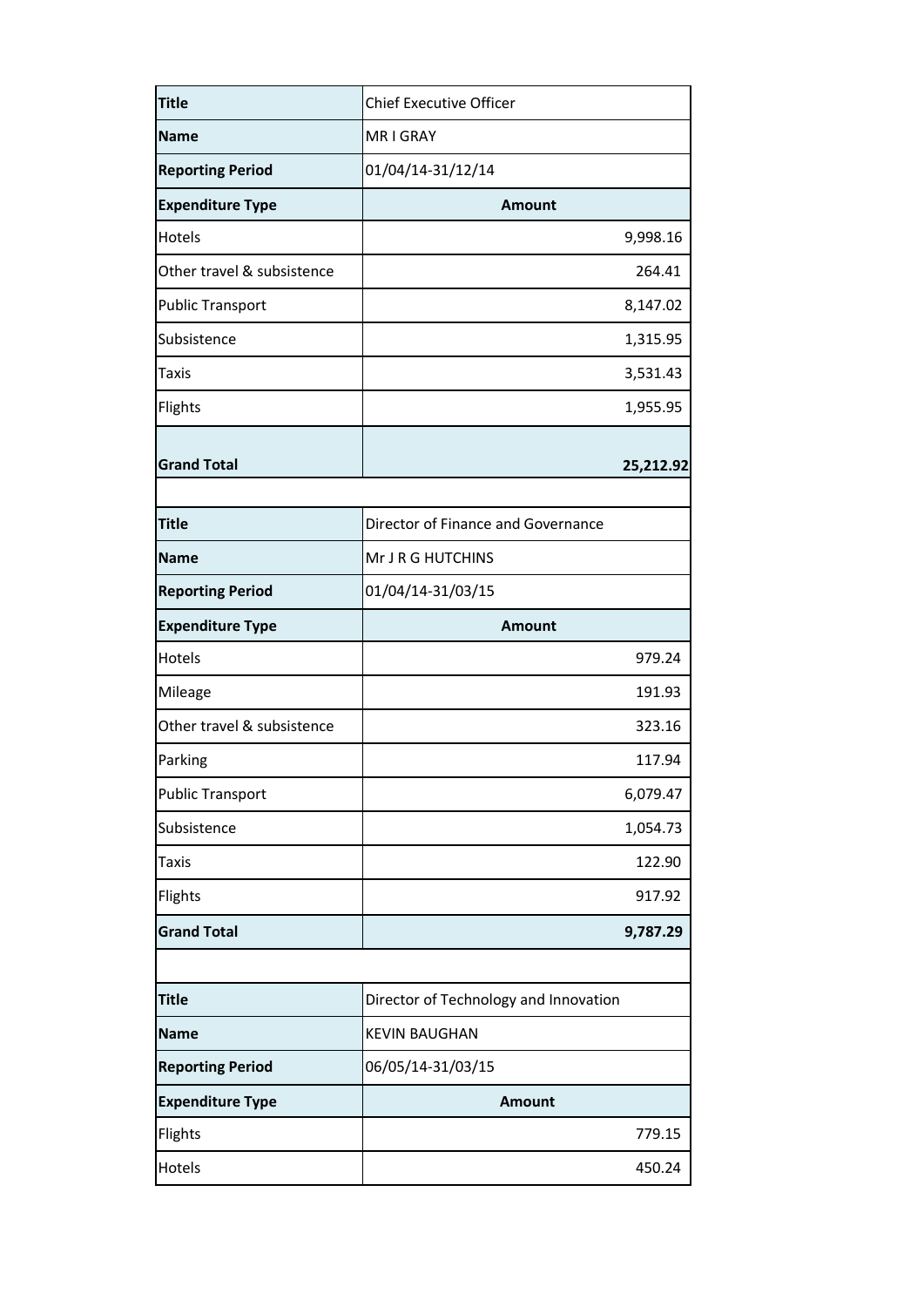| Mileage                    | 20.94    |
|----------------------------|----------|
| Parking                    | 13.38    |
| <b>Public Transport</b>    | 5,807.91 |
| Subsistence                | 608.05   |
| Taxis                      | 195.94   |
| Other travel & subsistence | 33.02    |
| <b>Grand Total</b>         | 7,908.63 |

| <b>Title</b>               | Director of Strategy and Planning  |          |
|----------------------------|------------------------------------|----------|
| <b>Name</b>                | <b>MARK GLOVER</b>                 |          |
| <b>Reporting Period</b>    | 01/04/14-31/03/15                  |          |
| <b>Expenditure Type</b>    | <b>Amount</b>                      |          |
| Hotels                     |                                    | 264.00   |
| Mileage                    |                                    | 339.30   |
| <b>Public Transport</b>    |                                    | 4,577.90 |
| Subsistence                |                                    | 215.55   |
| Taxis                      |                                    | 99.60    |
| <b>Grand Total</b>         |                                    | 5,496.35 |
|                            |                                    |          |
| <b>Title</b>               | Director of Information Technology |          |
| <b>Name</b>                | <b>NIGEL TOWNLEY</b>               |          |
| <b>Reporting Period</b>    | 01/04/14-31/03/15                  |          |
| <b>Expenditure Type</b>    | <b>Amount</b>                      |          |
| Hotels                     |                                    | 70.00    |
| Other travel & subsistence |                                    | 7,364.86 |
| Parking                    |                                    | 245.00   |
| <b>Public Transport</b>    |                                    | 1,404.48 |
| Subsistence                |                                    | 85.11    |
| <b>Taxis</b>               |                                    | 11.50    |
| Flights                    |                                    | 175.58   |
| <b>Grand Total</b>         |                                    | 9,356.53 |
|                            |                                    |          |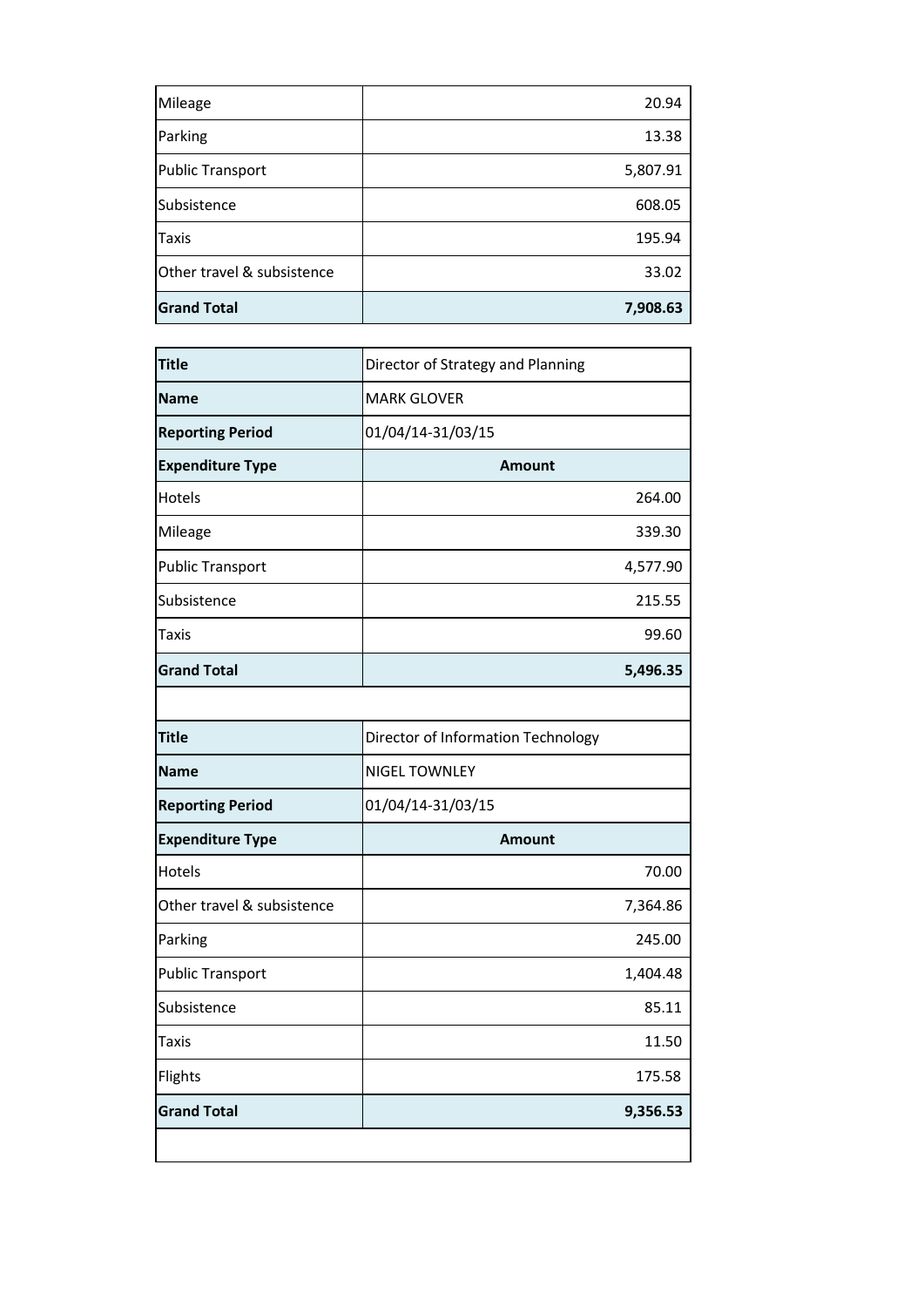| <b>Title</b>               | Director of Catapults Programme |
|----------------------------|---------------------------------|
| <b>Name</b>                | <b>SIMON EDMONDS</b>            |
| <b>Reporting Period</b>    | 01/04/14-31/03/15               |
| <b>Expenditure Type</b>    | <b>Amount</b>                   |
| Hotels                     | 1,377.50                        |
| Mileage                    | 587.18                          |
| Other travel & subsistence | 137.98                          |
| Parking                    | 232.30                          |
| <b>Public Transport</b>    | 8,322.61                        |
| Subsistence                | 179.58                          |
| Taxis                      | 231.00                          |
| Flights                    | 1,186.70                        |
| <b>Grand Total</b>         | 12,254.85                       |

| <b>Title</b>               | <b>Director of Communications</b> |
|----------------------------|-----------------------------------|
| <b>Name</b>                | <b>LINDA WALLACE</b>              |
| <b>Reporting Period</b>    | 01/07/14-31/03/15                 |
| <b>Expenditure Type</b>    | <b>Amount</b>                     |
| Mileage                    | 29.10                             |
| Parking                    | 356.21                            |
| <b>Public Transport</b>    | 1,309.50                          |
| Subsistence                | 53.78                             |
| Taxis                      | 46.80                             |
|                            |                                   |
| <b>Grand Total</b>         | 1,795.39                          |
|                            |                                   |
| <b>Title</b>               | <b>Chief Executive Officer</b>    |
| <b>Name</b>                | <b>DAVID GRANT</b>                |
| <b>Reporting Period</b>    | 01/01/15-31/03/15                 |
| <b>Expenditure Type</b>    | <b>Amount</b>                     |
| Hotels                     | 1,337.99                          |
| Other travel & subsistence | 55.75                             |